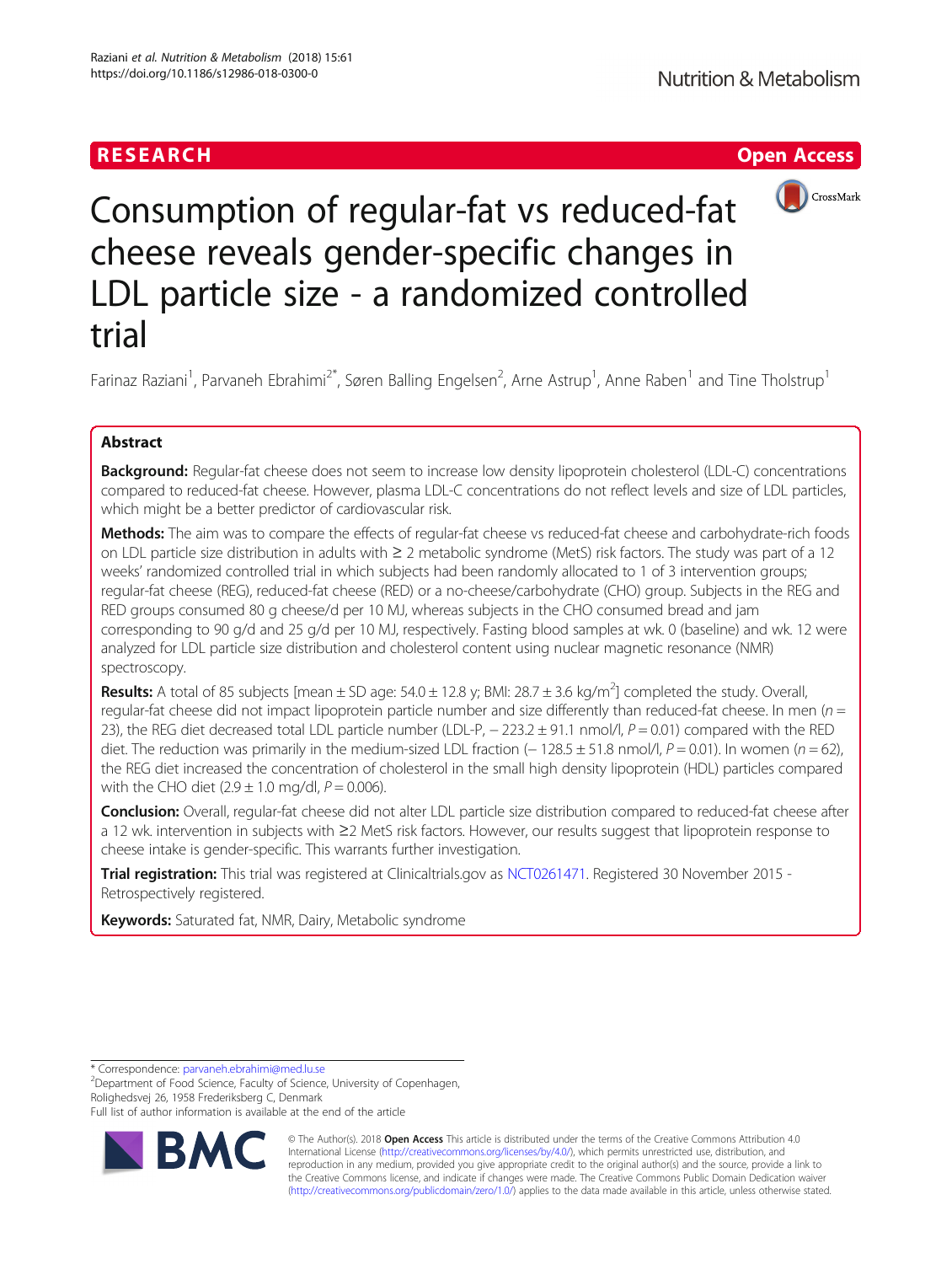# Background

Epidemiological studies have revealed that reducing plasma cholesterol levels results in clinically relevant reductions in risk factors for cardiovascular disease (CVD) [[1\]](#page-8-0). Although increased plasma low density lipoprotein cholesterol (LDL-C) concentrations is considered one of the main CVD risk factors, a number of individuals who develop atherosclerosis and CVD have LDL-C concentrations in the normal range [[2\]](#page-8-0). The main reason for this observation is that LDL particles are heterogeneous in respect to size, density, and physiochemical properties [[3\]](#page-8-0). In the case of LDL, the concentration of LDL-C does not reflect the levels of LDL particle size. Studies show that a higher presence of small, dense LDL (sdLDL) particles is associated with a higher risk of CVD [\[4](#page-8-0), [5](#page-8-0)], independent of plasma LDL-C concentrations [\[6](#page-8-0), [7](#page-8-0)].

The main focus of dietary recommendations for CVD prevention and management has been a reduction of dietary fat, in particular saturated fatty acids [[8](#page-8-0)]. Interestingly, Dreon et al. found a positive correlation between SFA intake and large, buoyant LDL particles, with no such association with poly- or mono-unsaturated fatty acids [[9](#page-8-0)]. Another study found that substituting saturated fat with carbohydrates resulted in smaller and denser LDL particles [[10](#page-8-0)]. Thus, the benefit of reducing the intake of foods with high amounts of saturated fat is highly dependent on what is eaten instead.

Cheese is a dairy product with a high content of saturated fat. Therefore, it is a common perception that cheese increases plasma LDL-C and in turn CVD risk. However, human intervention studies show that cheese has a neutral effect on plasma cholesterol levels when compared with butter intake [[11\]](#page-8-0). Likewise, prospective studies found no association between cheese intake and CVD risk [[12,](#page-8-0) [13\]](#page-8-0) or increased risk of all-cause mortality [[14\]](#page-8-0). One of the explanations behind the findings from prospective studies might be that saturated fat in cheese results in larger LDL particle size. This has, however not yet been confirmed in a clinical trial.

The primary objective of the current study was to compare the effect of cheese intake with different fat content and an iso-caloric amount of carbohydrate-rich foods on LDL particle size distribution in a metabolically vulnerable study population. Based on studies showing that the increase in LDL-C induced by saturated fat results in a higher proportion of larger and less atherogenic LDL particles [[15](#page-8-0)–[18](#page-9-0)], we hypothesized that intake of regular-fat cheese would be associated with larger LDL particles compared to reduced-fat cheese and a carbohydrate-rich control diet.

# Methods

#### Study design

The present study was part of a larger study, which has been described in detail elsewhere [\[19\]](#page-9-0). In brief, 164 subjects (18–70 years of age) were recruited for a 12-wk randomized, parallel intervention, with a 2-wk run-in period. Subjects were allocated to three intervention groups; regular-fat cheese (REG), reduced-fat cheese (RED), or non-cheese/carbohydrate (CHO). Fasting blood samples were drawn after the 2-wk run-in period at baseline (wk 0) and after the 12-wk intervention period. The study was carried out at the Department of Nutrition, Exercise and Sports, Faculty of Sciences, University of Copenhagen, Frederiksberg, Denmark, from February 2014 to May 2015 and was approved by the Municipal Ethical Committee of Copenhagen (H-4-2013-099). All of the subjects gave their informed consent in writing after receiving written and oral information about the study.

#### Subjects

In this sub-study, EDTA plasma was collected at wk. 0 and wk. 12 from the 164 subjects included in the main intervention. However, due to technical issues, only blood samples collected from 85 subjects were stored properly and could be used for analysis in this sub-study.

Inclusion criteria were  $18-70$  y of age, BMI (in kg/m<sup>2</sup>) of 18.5–37.5, waist circumference > 80 cm for women and > 94 cm for men, and  $\geq 1$  additional established risk factor for the MetS; systolic blood pressure > 130 mmHg and/or diastolic blood pressure > 85 mmHg, triacylglycerols > 1.7 mmol/l, HDL cholesterol < 1.00 mmol/l for men and  $< 1.3$  mmol/l for women, and/or glucose  $>$ 5.6 mmol/l. Exclusion criteria were chronic diseases (known T2D, CVD, or other chronic diseases that could affect the study outcome), milk allergy, the use of prescription medicine that could affect the results of the study (e.g., lipid-lowering agents), 10 h of strenuous physical activity/wk., drug and alcohol abuse, blooddonation,1 mo before study commencement or during the study period, simultaneous participation in other clinical studies, pregnant or lactating woman or women who were planning to become pregnant during the intervention, or inability to comply with the procedures required by the protocol.

Subjects (62 women and 23 men) with ≥2 metabolic syndrome risk factors had a mean BMI of  $28.7 \pm 3.6$  kg/  $m<sup>2</sup>$  and a mean age of 54.0  $\pm$  12.8 y. Baseline characteristics of the 85 subjects included in this study are listed in Table [1.](#page-2-0)

## Experimental diets

The energy content and macronutrient distribution of the three test foods have been described in detail elsewhere [\[19](#page-9-0)]. In short, subjects in the REG and RED groups were provided with equal amounts of regular-fat Danbo (Riberhus, 25% fat, Arla, Denmark) and cheddar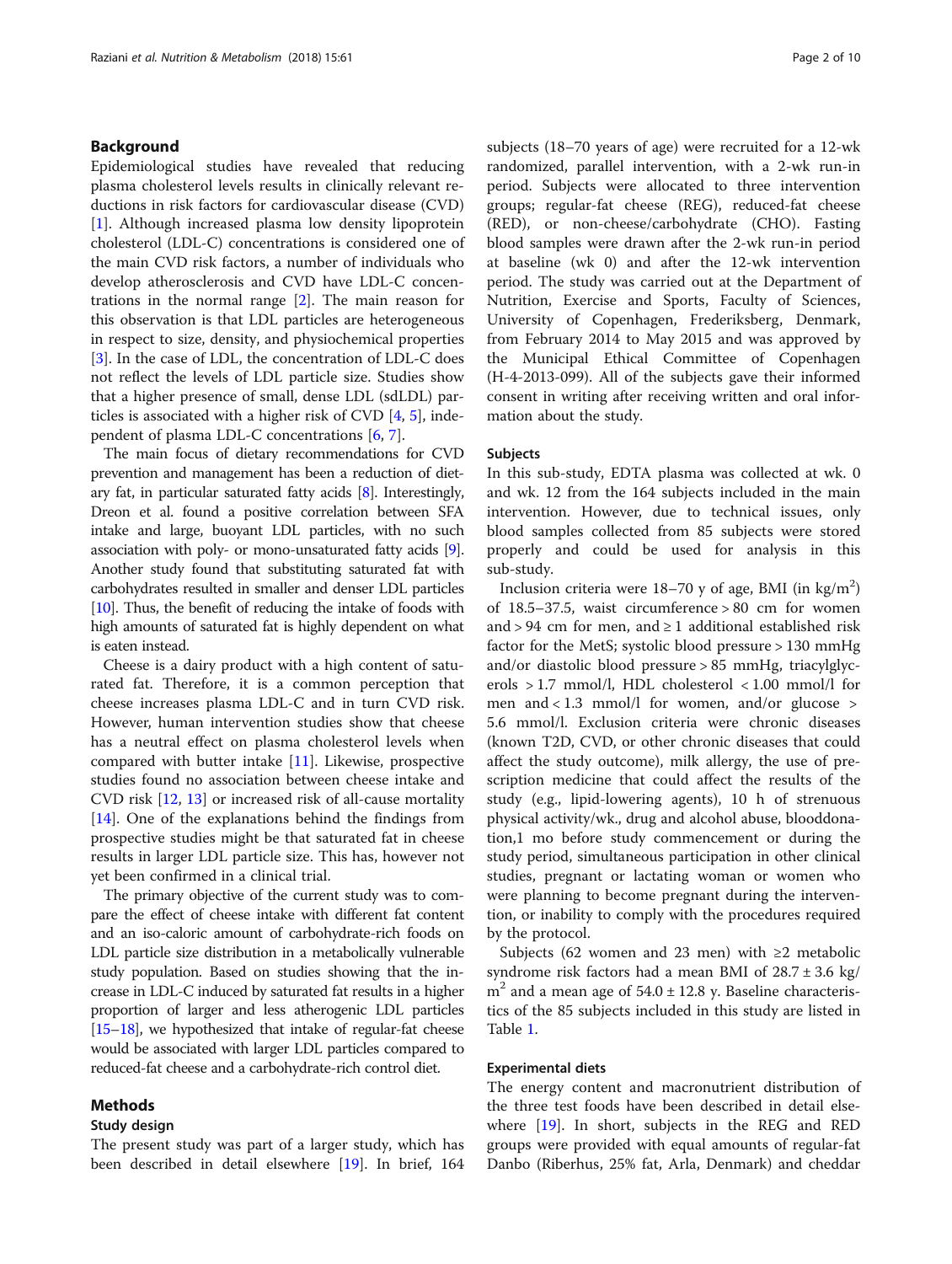<span id="page-2-0"></span>

|                                 | REG $(n = 30)$   | $RED (n = 26)$   | $CHO (n = 29)$   |
|---------------------------------|------------------|------------------|------------------|
| Sex $[n (%)]$                   |                  |                  |                  |
| Women                           | 21(70)           | 21(81)           | 20(69)           |
| Men                             | 9(30)            | 5(19)            | 9(31)            |
| Age (y)                         | $54.8 \pm 13.7$  | $51.8 \pm 13.4$  | $55.0 \pm 11.6$  |
| Weight (kg)                     | $84.2 \pm 14.3$  | $84.5 \pm 11.2$  | $84.3 \pm 16.5$  |
| BMI ( $kg/m2$ )                 | $29.3 \pm 3.6$   | $28.4 \pm 3.0$   | $28.4 \pm 4.0$   |
| Waist circumference (cm)        | $98.1 \pm 11.6$  | $96.7 \pm 10.3$  | $96.9 \pm 10.9$  |
| Smoking [n (%)]                 | 1(3)             | 2(7)             | 1(3)             |
| Energy requirement (MJ/d)       | $10.3 \pm 1.9$   | $10.3 \pm 1.8$   | 10.2             |
| Systolic blood pressure (mmHG)  | $133.2 \pm 16.3$ | $129.7 \pm 14.1$ | $128.0 \pm 16.8$ |
| Diastolic blood pressure (mmHG) | $85.7 \pm 9.1$   | $82.8 \pm 8.6$   | $84.0 \pm 8.3$   |

aValues are means ± SDs unless otherwise indicated.  $n = 85$ . CHO carbohydrate control, RED reduced-fat cheese, REG regular-fat cheese

(Sharp Cheddar, 32% fat, Lactalis, Scotland), and reduced-fat Danbo (Riberhus,13% fat, Arla, Denmark) and cheddar (Sharp Cheddar, 16% fat, Lactalis, Scotland), respectively. In the CHO group, cheese was replaced with white wheat bread (Kohberg, Denmark) and sugar-sweetened jam (Fynbo, Denmark). Subjects in all three groups were also provided with 250 ml of skimmed milk (0.1% fat, Arla, Denmark) per day throughout the intervention. No other dairy products were allowed during the intervention. The daily amounts of cheese provided corresponded to 80 g/d per 10 MJ, while the daily amounts of bread and jam corresponding to 90 g/d and 25 g/d per 10 MJ, respectively.

#### Dietary records

In order to provide information about dietary intake during the intervention, subjects completed a 3-d dietary food records at wk. 0 and wk. 12. Two week-days and one weekend day were included in the dietary record to take any differences in nutrient intake during weekdays and weekend days into account.

# Analytic procedures

# <sup>1</sup>H NMR lipoprotein subclass analysis

Serum samples, stored in EDTA containing tubes, were prepared and measured according to Bruker's sample preparation standard operating procedures (SOPs) and In Vitro Diagnostics research (IVDr) platform, which allow highly standardized and reproducible NMR measurements of biofluids, as reported previously [\[20](#page-9-0)]. The spectrometer was a Bruker Avance-III 600 spectrometer (Bruker Biospin Gmbh, Rheinstetten, Germany) operating at a proton frequency of 600.13 MHz (14.1 T), equipped with a double tuned broadband inverse (BBI) probe for 5-mm sample tubes. Bruker IVDr Lipoprotein Subclass Analysis (B.I.-LISA) was then used to analyze the resulted <sup>1</sup>H NMR spectra and calculate lipoproteins

subclasses. In brief, this platform uses a regression model that is developed using ultracentrifugation results of a training dataset, which allows for prediction of the concentrations of the lipoproteins from the <sup>1</sup> H NMR spectra of new plasma samples without any further need for ultra-centrifugation [[21,](#page-9-0) [22](#page-9-0)]. This model provides information on main lipoprotein classes, including very low density lipoprotein (VLDL), intermediate density lipoprotein (IDL), LDL, and high density lipoprotein (HDL), as well as the six VLDL subclasses (VLDL-1 to VLDL-6), six LDL subclasses (LDL-1 to LDL-6), and four HDL subclasses (HDL-1 to HDL-4). Subclasses were sorted according to their increasing density and decreasing size in ascending order, respectively. Compositional information of main –and subclasses consists of lipids, i.e., cholesterol, free cholesterol, triglycerides, phospholipids and apolipoproteins; Apo-A1, Apo-A2 and Apo-B in mg/dl unit. Moreover, information on particle numbers for VLDL, IDL and LDL main classes, and VLDL and LDL subclasses were also obtained from B.I.-LISA, in nmol/L unit.

# Statistical analysis

All statistical analyses were performed using R (R Core Team, 2015) [\[23](#page-9-0)]. Linear mixed models were used to evaluate the effect of the intervention on all outcomes. Baseline outcome values were included as covariates. Adjustments for age, sex, BMI, and changes in body fat percent (from wk. 0 to wk. 12) were also included as fixed effects. As a significant effect of sex was observed, separate sub-analysis for men and women were carried out for all outcomes. Differences between periods were captured by means of random effects. For each outcome two pairwise comparisons were evaluated: REG versus RED and REG versus CHO, using post hoc t-test based on the linear mixed models; p-values were adjusted for multiplicity [\[24\]](#page-9-0). Model checking of assumptions of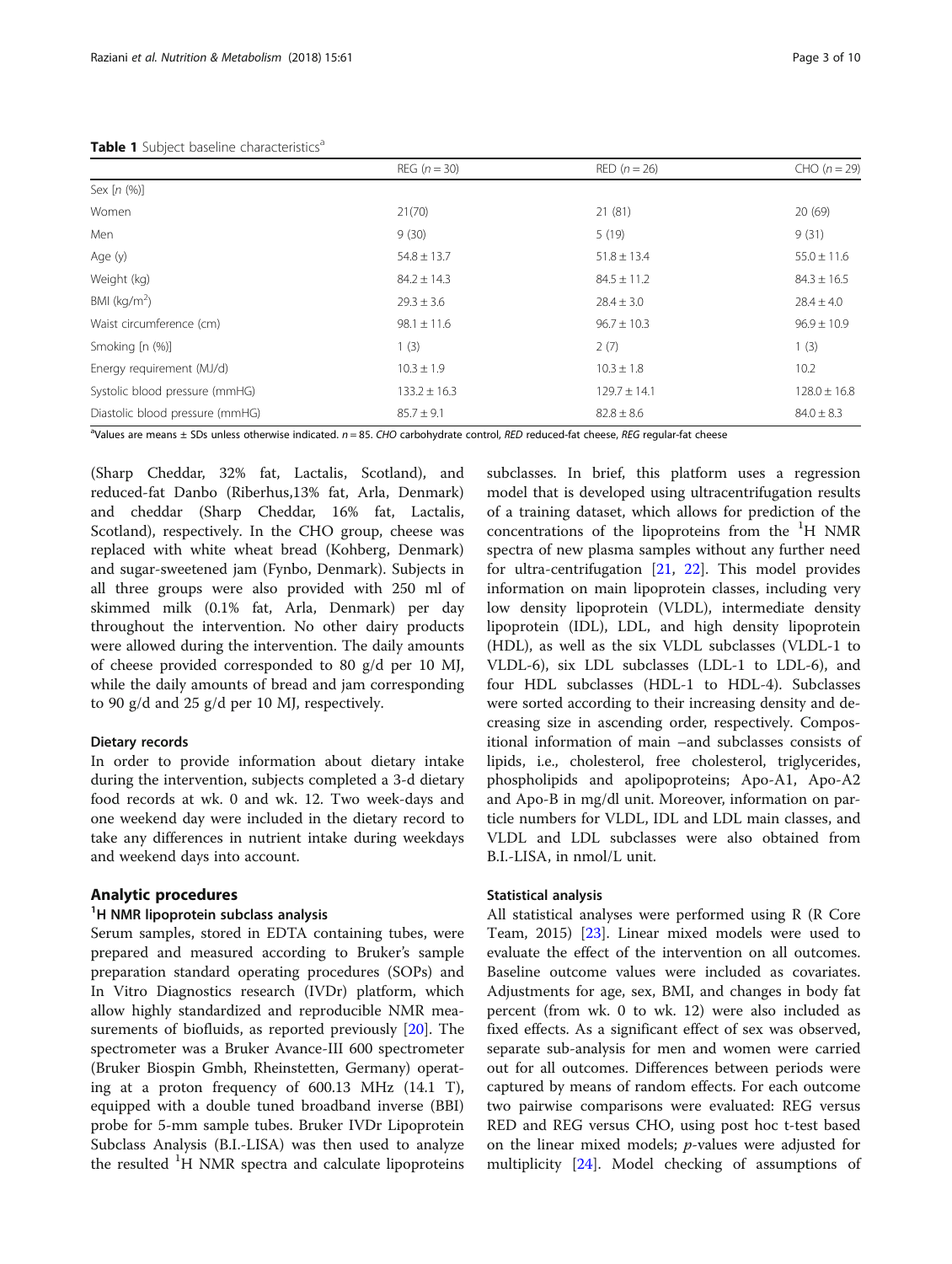homogeneity of variance and normal distribution was carried out by means of residual and normal probability plots. Results are presented as means ± SEMs. A significance level of 0.05 was used.

# Results

# Anthropometrics

Changes in mean anthropometric measures, body composition, and blood pressure are shown in Table 2. There were no significant differences in body weight, fat mass, lean body mass, waist circumference, or blood pressure between REG and RED diets or between the REG and CHO diets (all  $P \ge 0.05$ ).

#### Lipoprotein particle number

Changes from baseline as well as differences between groups for total VLDL-P and its subclasses, IDL-P, and LDL-P and its subclasses are shown in Table [3](#page-4-0). Overall, there were no significant differences for these outcomes between the REG diet and RED diet or between REG and CHO diet (all  $P \ge 0.16$ ). The gender sub analysis showed similar results in women (all  $P \geq$ 0.17), (Table [4](#page-5-0)). However, the gender sub analysis showed a decrease in LDL-P in men on the REG diet compared to the RED diet  $(-223.2 \pm 91.1 \text{ nmol/l}, P =$ 0.01) (Table [5\)](#page-6-0). The decrease in LDL-P in men was primarily due to a lower number of medium-sized LDL particles  $(-128.5 \pm 51.8 \text{ nmol/l}, P = 0.01)$ . Ratios of LDL-C:HDL-C and ApoB:ApoA-1 were significantly reduced in men on the REG diet compared with the RED diet  $(-0.53 \pm 0.13, P = 0.0007$  and  $0.09 \pm 0.03, P$ = 0.009, respectively), but did not differ from that of the CHO diet (Table [5](#page-6-0)).

# Cholesterol concentration in lipoprotein subclasses

Total VLDL-C and LDL-C did not differ between the diets (all  $P \ge 0.2$ ) (Table [3](#page-4-0)). However, the gender sub analysis in men showed a reduction of total LDL-C (− 19.4  $\pm$  9.5 mg/dl, P = 0.04). The decrease in total LDL-C in men was due to a decreased concentration of cholesterol in the medium-sized (LDL<sub>3+4</sub>) and small-sized (LDL<sub>5+</sub>  $6$ ) LDL particles in the REG diet compared to the RED diet  $(-11.3 \pm 5.2 \text{ mg/dl}, P = 0.03 \text{ and } -10.1 \pm 5.0 \text{ mg/dl},$  $P = 0.04$ , respectively) (Table [5](#page-6-0)). Total HDL-C was higher on the REG diet compared with the CHO diet  $(3.5 \pm$ 1.6 mg/dl,  $P = 0.03$  $P = 0.03$ ) (Table 3). The increase in total HDL-C was due to a significantly higher concentration of cholesterol in the smaller HDL particles (HDL<sub>3+4</sub>) on the REG diet compared with the CHO diet  $(1.9 \pm$ 0.8 mg/dl,  $P = 0.02$ ). The gender sub analysis in women showed similar results with an increase in total HDL-C and cholesterol in the smaller HDL particles  $(HDL_{3+4}$ on the REG diet compared to the CHO diet  $(4.8 \pm$ 2.1 mg/dl,  $P = 0.02$  and  $2.9 \pm 1.0$  mg/dl,  $P = 0.006$ , respectively) (Table [4](#page-5-0)). In contrast, the gender sub analysis in men showed no differences in HDL-C between the diets (Table [5\)](#page-6-0).

## Dietary records

Results from the dietary records are shown in Table [6](#page-7-0). Energy intake did not differ between groups, although subjects in the REG group tended to have a higher energy intake compared with the CHO group  $(P = 0.08)$ . Fat intake (in g and percentage of energy) was higher during the REG intervention than during the CHO ( $P <$ 0.001) diets, but did not differ between the REG and RED diets. There was a higher intake of saturated fat during the REG diet compared to the RED and CHO

Table 2 Fasting values of anthropometric measurements, body composition and blood pressure at week 12 and changes from baseline<sup>a</sup>

|                        | REG $(n = 30)$ |                           |                | $RED (n = 26)$           |                | $CHO (n = 29)$            |              | REG vs. RED REG vs. CHO |
|------------------------|----------------|---------------------------|----------------|--------------------------|----------------|---------------------------|--------------|-------------------------|
|                        | Week 12        | Change from<br>baseline   | Week 12        | Change from<br>baseline  | Week 12        | Change from<br>baseline   | $\mathsf{P}$ | Р                       |
| Body weight (kg)       | $84.6 \pm 2.7$ | $0.4 \pm 0.3$             | $85.1 \pm 2.4$ | $0.6 \pm 0.3$            | $84.5 \pm 3.3$ | $0.2 \pm 0.3$             | 0.39         | 0.91                    |
| WC (cm)                | $98.7 \pm 2.0$ | $0.5 \pm 0.4$             | $98.4 \pm 2.0$ | $1.1 + 0.5$              | $96.9 \pm 2.3$ | $0.0 + 0.6$               | 0.52         | 0.46                    |
| BMI $(kq/m2)$          | $29.5 \pm 0.7$ | $0.1 \pm 0.1$             | $78.8 + 0.6$   | $0.2 + 0.1$              | $28.5 \pm 0.8$ | $0.1 + 0.1$               | 0.61         | 0.89                    |
| Fat Mass (kg)          | $32.2 \pm 1.6$ | $0.0 \pm 0.2$             | $34.6 \pm 1.4$ | $0.7 \pm 0.3$            | $32.1 \pm 1.9$ | $-0.3 \pm 0.3$            | 0.09         | 0.71                    |
| Fat percent (%)        | $38.1 \pm 1.3$ | $-0.2 \pm 0.2$            | $40.6 \pm 1.2$ | $0.4 + 0.3$              | $38.0 + 1.6$   | $-0.2 + 0.3$              | 0.17         | 0.88                    |
| Lean Body Mass<br>(kq) | $49.2 \pm 1.9$ | $0.3 \pm 0.2$             | $47.2 \pm 1.7$ | $0.0 + 0.3$              | $48.9 \pm 2.3$ | $0.1 \pm 0.3$             | 0.65         | 0.54                    |
| Systolic BP<br>(mmHq)  |                | $132.3 + 2.5 - 1.0 + 2.0$ |                | $126.0 + 2.0 -4.0 + 1.7$ |                | $126.6 + 2.4 - 1.4 + 2.2$ | 0.09         | 0.14                    |
| Diastolic BP<br>(mmHq) | $83.9 \pm 1.6$ | $-1.8 \pm 0.9$            | $80.4 \pm 1.7$ | $-2.3 \pm 1.1$           | $81.7 \pm 1.3$ | $-2.2 + 1.0$              | 0.35         | 0.48                    |

a<br>All values are means ± SEMs. Significant differences between groups are based on linear mixed models with baseline values as covariates and adjustments for age, sex, BMI, and change in body fat. Pairwise comparisons were made by using a post hoc t test on the linear mixed model with P values adjusted for multiplicity. BP blood pressure, CHO carbohydrate control, RED reduced-fat cheese, REG regular-fat cheese, WC waist circumference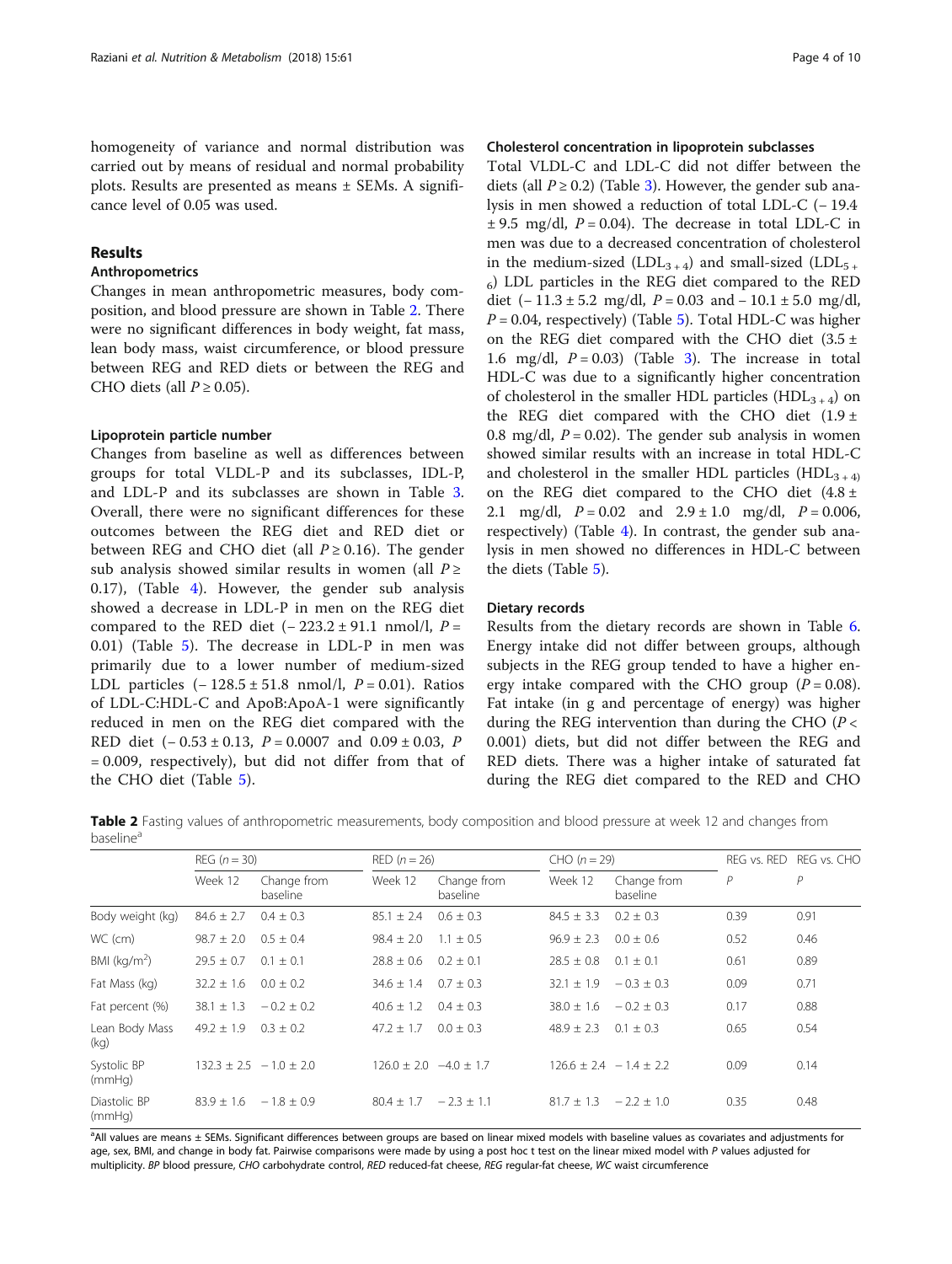|                                | $REG (n = 30)$                   |                                  |                                  | $RED (n = 26)$                   |                                  | $CHO(n=29)$                       |                | REG vs.<br>CHO   |  |
|--------------------------------|----------------------------------|----------------------------------|----------------------------------|----------------------------------|----------------------------------|-----------------------------------|----------------|------------------|--|
|                                | Week 12                          | Change from<br>baseline          | Week 12                          | Change from<br>baseline          | Week 12                          | Change from<br>baseline           | $\overline{P}$ | $\boldsymbol{P}$ |  |
| $VLDL-P$ (nmol/l) <sup>2</sup> |                                  | $148.4 \pm 14.1 - 3.6 \pm 15.3$  | $129.5 \pm 9.4$                  | $-6.0 \pm 8.8$                   | $126.1 \pm 13.8$ $3.4 \pm 6.7$   |                                   | 0.56           | 0.67             |  |
| IDL-P (nmol/L)                 | $73.3 \pm 6.9$                   | $-4.5 \pm 6.9$                   | $68.5 \pm 6.5$                   | $-6.1 \pm 5.0$                   | $68.2 \pm 7.0$                   | $2.1 \pm 4.3$                     | 0.62           | 0.81             |  |
| LDL-P (nmol/l)                 |                                  |                                  |                                  |                                  |                                  |                                   |                |                  |  |
| Total                          | $1322 \pm 60.0$ $26.2 \pm 41.3$  |                                  | $1265 \pm 78.8$ $7.9 \pm 50.2$   |                                  |                                  | $1363 \pm 55.5 - 2.9 \pm 39.1$    | 0.43           | 0.99             |  |
| $LDL_{1+2}^b$                  | $415.9 \pm 21.4$ $22.2 \pm 15.1$ |                                  |                                  | $444.2 \pm 23.0 - 13.3 \pm 19.3$ |                                  | $453.2 \pm 22.4$ -29.3 $\pm$ 14.7 | 0.82           | 0.16             |  |
| $LDL_{3+4}^b$                  | $403.2 \pm 20.6$ $9.9 \pm 22.4$  |                                  | $414.9 \pm 31.6$ $15.9 \pm 19.5$ |                                  |                                  | $403.3 \pm 22.2 - 10.8 \pm 18.1$  | 0.98           | 0.76             |  |
| $LDL_{5+6}^b$                  |                                  | $487.7 \pm 43.1 - 12.7 \pm 20.5$ |                                  | $391.1 \pm 43.6$ -7.7 $\pm 25.7$ | $479.6 \pm 49.3$ 32.0 $\pm$ 19.0 |                                   | 0.39           | 0.35             |  |
| VLDL-C (mg/dl)                 |                                  |                                  |                                  |                                  |                                  |                                   |                |                  |  |
| Total <sup>b</sup>             | $16.5 \pm 2.2$                   | $-0.5 \pm 2.4$                   | $13.2 \pm 1.6$                   | $-1.3 \pm 1.3$                   | $12.8 \pm 2.4$                   | $0.7 \pm 1.2$                     | 0.47           | 0.68             |  |
| $VLDL1+2$                      | $7.3 \pm 1.2$                    | $0.7 \pm 1.1$                    | $4.9 \pm 0.9$                    | $-0.5 \pm 0.6$                   | $5.0 \pm 1.3$                    | $0.1 \pm 0.1$                     | 0.26           | 0.56             |  |
| $VLDL_{3+4}^{\ b}$             | $6.7 \pm 1.0$                    | $-1.2 \pm 1.3$                   | $5.6 \pm 0.7$                    | $-1.0 \pm 0.7$                   | $5.4 \pm 1.0$                    | $-0.2 \pm 0.5$                    | 0.67           | 0.87             |  |
| $VLDL5+6b$                     | $2.1 \pm 0.1$                    | $-0.1 \pm 0.1$                   | $2.0 \pm 0.1$                    | $0.0 \pm 0.1$                    | $2.0 \pm 0.1$                    | $0.7 \pm 0.7$                     | 0.96           | 0.68             |  |
| IDL-C (mg/dl)                  | $7.0 \pm 1.1$                    | $-0.2 \pm 0.9$                   | $6.7 \pm 1.1$                    | $-1.5 \pm 1.3$                   | $7.1 \pm 1.3$                    | $0.1 \pm 0.7$                     | 0.28           | 0.81             |  |
| LDL-C (mg/dl)                  |                                  |                                  |                                  |                                  |                                  |                                   |                |                  |  |
| Total                          | $118.2 \pm 5.4$                  | $3.7 \pm 4.4$                    | $117.3 \pm 7.3$                  | $3.8 \pm 4.9$                    | $122.6 \pm 4.5$                  | $-2.6 \pm 3.9$                    | 0.69           | 0.70             |  |
| $LDL_{1+2}^b$                  | $42.8 \pm 2.5$                   | $2.7 \pm 1.7$                    | $46.6 \pm 2.6$                   | $-0.5 \pm 2.3$                   | $47.2 \pm 2.4$                   | $-3.2 \pm 1.9$                    | 0.51           | 0.19             |  |
| $LDL_{3+4}^b$                  | $38.2 \pm 2.2$                   | $0.9 \pm 2.1$                    | $40.0 \pm 3.1$                   | $2.3 \pm 2.1$                    | $38.7 \pm 2.2$                   | $-1.7 \pm 1.8$                    | 0.72           | 0.57             |  |
| $LDL_{5+6}^{\ b}$              | $36.2 \pm 3.1$                   | $-0.5 \pm 1.4$                   | $29.6 \pm 3.4$                   | $0.2 \pm 2.0$                    | $35.7 \pm 3.5$                   | $2.1 \pm 1.5$                     | 0.88           | 0.21             |  |
| HDL-C (mg/dl)                  |                                  |                                  |                                  |                                  |                                  |                                   |                |                  |  |
| Total                          | $56.0 \pm 2.9$                   | $2.2 \pm 1.0$                    | $56.5 \pm 2.5$                   | $2.4 \pm 1.3$                    | $55.9 \pm 2.3$                   | $-0.6 \pm 1.3$                    | 0.84           | 0.03             |  |
| $HDL_{1+2}^{\rightarrow}$      | $27.1 \pm 2.7$                   | $1.0 \pm 0.8$                    | $27.5 \pm 2.1$                   | $0.6 \pm 1.0$                    | $28.6 \pm 2.0$                   | $0.1 \pm 1.1$                     | 0.68           | 0.23             |  |
| $HDL_{3+4}^b$                  | $29.4 \pm 0.8$                   | $1.2 \pm 0.6$                    | $29.4 \pm 0.9$                   | $1.6 \pm 0.7$                    | $27.8 \pm 0.9$                   | $-0.8 \pm 0.6$                    | 0.95           | 0.02             |  |
| LDL-C:HDL-C<br>ratio           | $2.2 \pm 0.1$                    | $0.0 \pm 0.1$                    | $2.2 \pm 0.2$                    | $0.0 \pm 0.1$                    | $2.3 \pm 0.1$                    | $0.0 \pm 0.1$                     | 0.62           | 0.81             |  |
| Apo-B:Apo-A1<br>ratio          | $0.6 \pm 0.0$                    | $0.0 \pm 0.0$                    | $0.6 \pm 0.0$                    | $0.0 \pm 0.1$                    | $0.7 \pm 0.0$                    | $0.0 \pm 0.0$                     | 0.67           | 0.16             |  |

<span id="page-4-0"></span>Table 3 Lipoprotein particle number and cholesterol content at wk. 12 and changes from baseline in men and women<sup>a</sup>

a<br>All values are means ± SEMs. Statistical differences between groups are based on linear mixed models with baseline values as covariates and adjustments for age, sex, BMI and change in body fat. Pairwise comparisons were made using post hoc t-test on the linear mixed model with *p*-values adjusted for multiplicity.<br><sup>b</sup>Significant sex effect observed. Abbreviations: *Apo* apoli density lipoprotein cholesterol, IDL-P intermediate density lipoprotein particle number, LDL-C low density lipoprotein cholesterol, LDL-P low density lipoprotein particle number, RED reduced-fat cheese, REG regular-fat cheese, VLDL-C very low density lipoprotein cholesterol, VLDL-P very low density lipoprotein particle number

diets ( $P < 0.01$  and  $P < 0.001$ , respectively). The amount of MUFAs was significantly higher with the REG diet than with the CHO diet  $(P < 0.01)$ . As expected, the intake of carbohydrate was greater with the CHO diet than with the REG diet  $(P < 0.001)$ .

# Discussion

In the present study, we compared the effects of consuming regular-fat cheese, reduced-fat cheese and carbohydrate-rich foods for 12 wks on lipoprotein particle size distribution in a population with ≥2 metabolic syndrome (MetS) risk factors. Our results demonstrated that long-term consumption of regular-fat cheese did not modify the distribution of LDL subclasses differently

compared with reduced-fat cheese. The lack of differences in LDL particle size between the two cheese groups were unexpected, as the saturated fat intake in the regular-fat cheese group was significantly higher than in the reduced-fat cheese group (33.3 g/d vs.  $27.2$  g/d). However, it can be speculated that the differences in saturated fat were insufficient to elicit a significant shift towards larger LDL particles in the regular-fat cheese group, as overall fat intake did not differ between the two groups. Furthermore, it cannot be ruled out that the effect of fat in cheese on LDL particle size might be modulated by constituents in the cheese matrix. The high content of calcium in cheese has been suggested to modulate the effect of saturated fat on LDL-C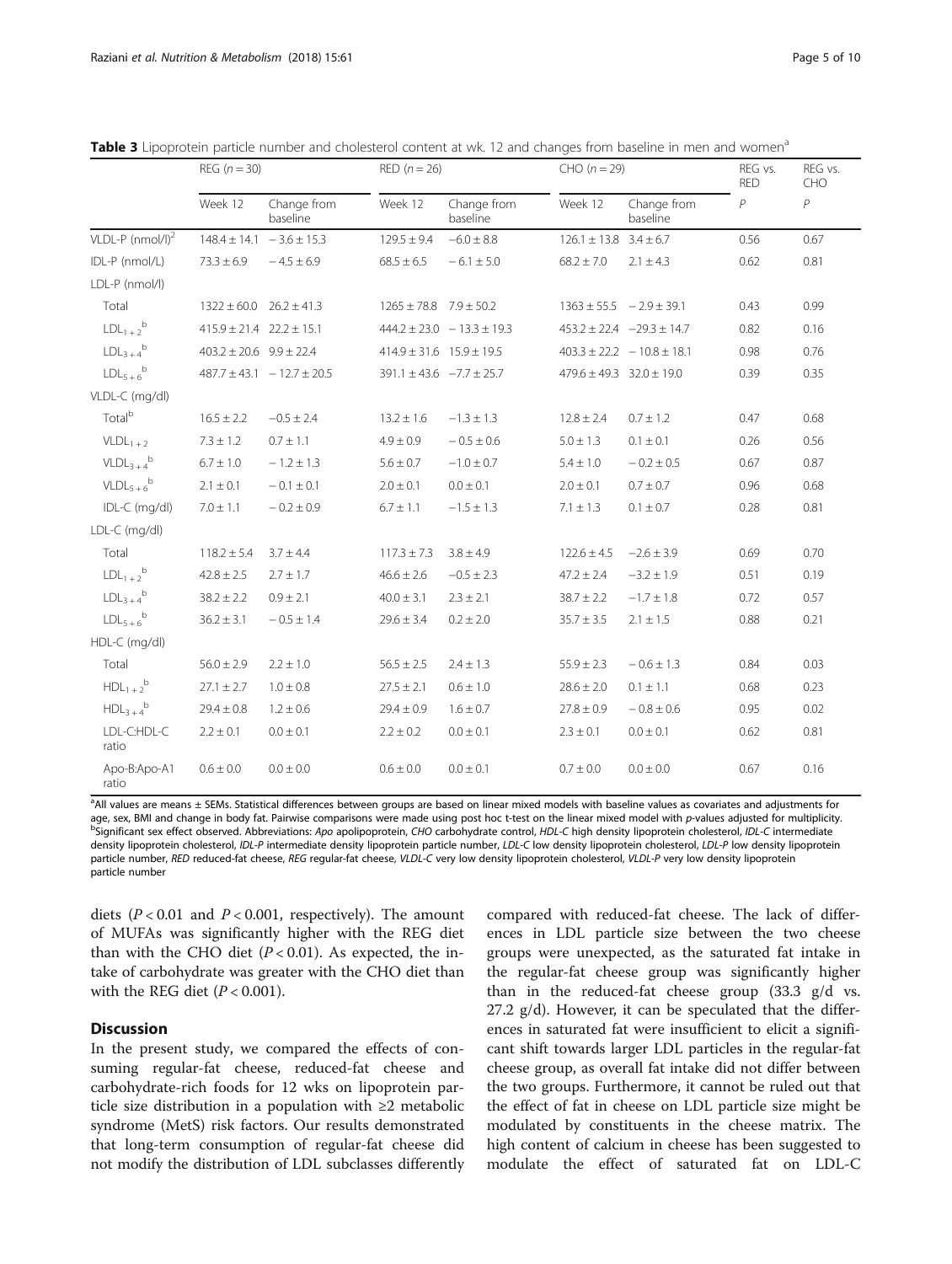<span id="page-5-0"></span>Table 4 Lipoprotein particle number and cholesterol content at wk. 12 and changes from baseline in women<sup>a</sup>

|                       | $RED (n = 21)$                    |                         | $RED (n = 21)$   |                                   | $CHO (n = 20)$                    |                         |      | REG vs. RED REG vs. CHO |
|-----------------------|-----------------------------------|-------------------------|------------------|-----------------------------------|-----------------------------------|-------------------------|------|-------------------------|
|                       | Week 12                           | Change from<br>baseline | Week 12          | Change from<br>baseline           | Week 12                           | Change from<br>baseline | P    | $\overline{P}$          |
| VLDL-P (nmol/l)       | $135.6 \pm 13.5$                  | $-11.2 \pm 20.0$        | $126.7 \pm 10.6$ | $-10.4 \pm 10.3$                  | $104.4 \pm 13.3$                  | $-6.4 \pm 7.0$          | 0.59 | 0.25                    |
| IDL-P (nmol/L)        | $68.8 \pm 6.1$                    | $-4.9 \pm 9.3$          | $68.5 \pm 6.8$   | $-7.6 \pm 5.7$                    | $63.7 \pm 7.2$                    | $1.3 \pm 5.5$           | 0.75 | 0.91                    |
| LDL-P (nmol/l)        |                                   |                         |                  |                                   |                                   |                         |      |                         |
| Total                 | $1343.0 \pm 57.4$ 72.4 $\pm 53.1$ |                         |                  | $1238.3 \pm 81.0 - 30.9 \pm 49.4$ | $1359.7 \pm 71.9$ 11.3 $\pm$ 52.7 |                         | 0.08 | 0.83                    |
| $LDL_{1+2}$           | $449.9 \pm 24.1$                  | $31.0 \pm 19.6$         | $459.9 \pm 25.0$ | $-14.2 \pm 23.0$                  | $497.4 \pm 23.5$                  | $-22.3 \pm 21.0$        | 0.41 | 0.68                    |
| $LDL_{3+4}$           | $471.6 \pm 19.2$                  | $45.2 \pm 25.5$         | $408.4 \pm 35.1$ | $-0.5 \pm 17.7$                   | $422.8 \pm 26.2$                  | $1.2 \pm 24.1$          | 0.24 | 0.51                    |
| $LDL_{5+6}$           | $451.8 \pm 42.6$                  | $-9.1 \pm 25.9$         | $354.5 \pm 37.7$ | $31.4 \pm 23.6$                   | $407.7 \pm 47.3$                  | $25.2 \pm 18.8$         | 0.17 | 0.25                    |
| VLDL-C (mg/dl)        |                                   |                         |                  |                                   |                                   |                         |      |                         |
| Total                 | $13.8 \pm 2.0$                    | $-1.9 \pm 3.0$          | $12.7 \pm 1.8$   | $-2.0 \pm 1.6$                    | $9.1 \pm 2.1$                     | $-0.9 \pm 1.2$          | 0.65 | 0.30                    |
| $VLDL_{1+2}$          | $5.8 \pm 1.2$                     | $0.1 \pm 1.2$           | $4.5 \pm 1.0$    | $-0.8 \pm 0.8$                    | $2.9 \pm 1.1$                     | $-0.4 \pm 0.6$          | 0.31 | 0.21                    |
| $VLDL_{3+4}$          | $5.6 \pm 0.8$                     | $-1.8 \pm 1.7$          | $5.6 \pm 0.9$    | $-1.3 \pm 0.9$                    | $4.1 \pm 0.9$                     | $-0.7 \pm 0.5$          | 0.94 | 0.51                    |
| $VLDL5+6$             | $2.0 \pm 0.1$                     | $-0.1 \pm 0.2$          | $2.1 \pm 0.1$    | $0.0 \pm 0.1$                     | $1.8 \pm 0.1$                     | $0.0 \pm 0.1$           | 0.62 | 0.83                    |
| IDL-C (mg/dl)         | $5.9 \pm 0.9$                     | $-0.6 \pm 1.1$          | $7.3 \pm 1.3$    | $-1.6 \pm 1.6$                    | $6.1 \pm 1.2$                     | $-0.2 \pm 0.8$          | 0.83 | 0.60                    |
| LDL-C (mg/dl)         |                                   |                         |                  |                                   |                                   |                         |      |                         |
| Total                 | $121.3 \pm 5.7$                   | $8.3 \pm 5.5$           | $114.9 \pm 7.9$  | $0.4 \pm 4.8$                     | $124.6 \pm 6.0$                   | $-0.3 \pm 5.2$          | 0.21 | 0.79                    |
| $LDL_{1+2}$           | $46.4 \pm 2.9$                    | $3.4 \pm 2.2$           | $48.2 \pm 2.8$   | $-0.6 \pm 2.7$                    | $51.9 \pm 2.5$                    | $-2.3 \pm 2.2$          | 0.60 | 0.74                    |
| $LDL_{3+4}$           | $40.0 \pm 2.2$                    | $3.9 \pm 2.3$           | $39.4 \pm 3.4$   | $0.8 \pm 1.9$                     | $40.9 \pm 2.6$                    | $-0.4 \pm 2.4$          | 0.37 | 0.53                    |
| $LDL_{5+6}$           | $33.7 \pm 3.2$                    | $-0.2 \pm 1.7$          | $26.6 \pm 3.0$   | $-1.7 \pm 1.7$                    | $30.7 \pm 3.5$                    | $2.0 \pm 1.5$           | 0.19 | 0.29                    |
| HDL-C (mg/dl)         |                                   |                         |                  |                                   |                                   |                         |      |                         |
| Total                 | $61.2 \pm 3.2$                    | $2.8 \pm 1.2$           | $57.9 \pm 2.8$   | $2.7 \pm 1.4$                     | $59.2 \pm 2.8$                    | $-1.3 \pm 1.8$          | 0.73 | 0.02                    |
| $HDL_{1+2}$           | $31.7 \pm 3.1$                    | $1.1 \pm 1.0$           | $28.9 \pm 2.4$   | $0.9 \pm 1.1$                     | $32.1 \pm 2.4$                    | $-0.3 \pm 1.5$          | 0.77 | 0.21                    |
| $HDL_{3+4}$           | $30.1 \pm 1.0$                    | $1.6 \pm 0.8$           | $29.3 \pm 1.0$   | $1.6 \pm 0.7$                     | $27.7 \pm 1.0$                    | $-1.2 \pm 0.7$          | 0.63 | 0.006                   |
| LDL-C:HDL-C<br>ratio  | $2.1 \pm 0.1$                     | $0.1 \pm 0.1$           | $2.1 \pm 0.2$    | $-0.1 \pm 0.1$                    | $2.2 \pm 0.1$                     | $0.1 \pm 0.1$           | 0.20 | 0.69                    |
| Apo-B:Apo-A1<br>ratio | $0.6 \pm 0.0$                     | $0.0 \pm 0.0$           | $0.6 \pm 0.0$    | $0.0\,\pm\,0.0$                   | $0.6 \pm 0.0$                     | $0.0\pm0.0$             | 0.23 | 0.19                    |

a<br>All values are means ± SEMs. Statistical differences between groups are based on linear mixed models with baseline values as covariates and adjustments for age, BMI and change in body fat. Pairwise comparisons were made using post hoc t-test on the linear mixed model with p-values adjusted for multiplicity. Abbreviations: Apo apolipoprotein, CHO carbohydrate control, HDL-C high density lipoprotein cholesterol, IDL-C intermediate density lipoprotein cholesterol, IDL-P intermediate density lipoprotein particle number, LDL-C low density lipoprotein cholesterol, LDL-P low density lipoprotein particle number, RED reduced-fat cheese, REG regular-fat cheese, VLDL-C very low density lipoprotein cholesterol, VLDL-P very low density lipoprotein particle number

concentrations by increasing fecal fat excretion. Measurements of fecal fat and energy excretion in this study could have added to the mechanistic understanding of the observed findings. Our finding is in accordance with a recently published study showing that despite a 6% higher saturated fat content in a high-fat dairy DASH diet compared with a low-fat dairy DASH diet, no differences in LDL cholesterol or any of the LDL subclasses was observed in a population of both men and women [[25\]](#page-9-0). In the present study, however, significant gender-specific differences in regard to LDL subfractions were observed. In men, total LDL particle number was significantly reduced following the REG diet compared with the RED diet. The decrease in total LDL particle number was primarily due to a  $\sim 6\%$  lower proportion of midsize LDL particles, while the proportion of smaller LDL particles only tended to be reduced  $(P = 0.06)$ . In contrast to the results obtained in men, the REG diet only tended to increase total LDL-P compared with the RED diet in women ( $P = 0.08$ ). Our findings indicate that middle-aged men might have a more favorable lipoprotein response to regular-fat cheese compared to reduced-fat cheese than middle-aged/postmenopausal women, although this needs to be verified in further studies with larger sample size. However, LDL particle size distribution depends on other factors than gender and genetics alone, including, hormonal status (at menopause, LDL particle size distribution shift towards sdLDL) [[26\]](#page-9-0), overall lifestyle, and dietary habits. These factors can be difficult to adjust for in a study with "free living" individuals. Thus, it cannot be ruled out that the gender differences in response to the test foods in the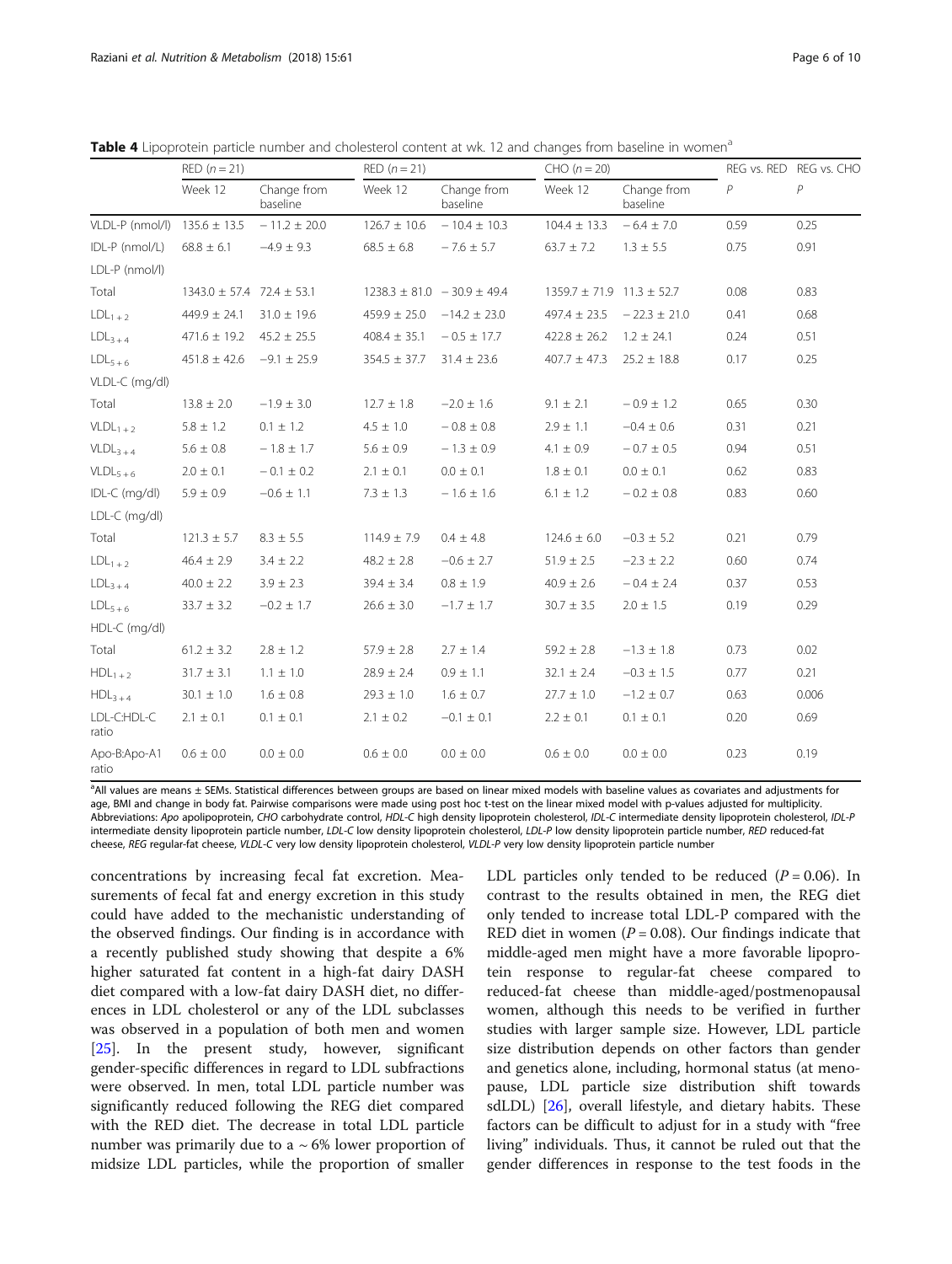<span id="page-6-0"></span>

|  |  |  | Table 5 Lipoprotein particle number and cholesterol content at wk. 12 and changes from baseline in men <sup>a</sup> |  |  |  |
|--|--|--|---------------------------------------------------------------------------------------------------------------------|--|--|--|
|  |  |  |                                                                                                                     |  |  |  |

|                         | REG $(n = 9)$                     |                         | $RED (n = 5)$                        |                         | $CHO (n = 9)$                     |                         | REG vs.<br><b>RED</b> | REG vs.<br>CHO |
|-------------------------|-----------------------------------|-------------------------|--------------------------------------|-------------------------|-----------------------------------|-------------------------|-----------------------|----------------|
|                         | Week 12                           | Change from<br>baseline | Week 12                              | Change from<br>baseline | Week 12                           | Change from<br>baseline | $\mathcal P$          | $\,P$          |
| VLDL-P (nmol/<br>$\Box$ | $178.3 \pm 34.0$                  | $14.3 \pm 21.1$         | $141.3 \pm 21.7$                     | $12.5 \pm 14.8$         | $174.5 \pm 28.2$                  | $25.2 \pm 13.0$         | 0.56                  | 0.12           |
| IDL-P (nmol/L)          | $83.9 \pm 18.5$                   | $-3.4 \pm 8.2$          | $68.2 \pm 19.7$                      | $0.1 \pm 10.9$          | $78.0 \pm 16.0$                   | $3.8 \pm 7.2$           | 0.61                  | 0.24           |
| LDL-P (nmol/l)          |                                   |                         |                                      |                         |                                   |                         |                       |                |
| Total                   | $1275.3 \pm 154.4 -81.7 \pm 45.5$ |                         | $1381.7 \pm 244.9$ 171.0 $\pm$ 150.1 |                         | $1372.0 \pm 86.3 -34.6 \pm 48.5$  |                         | 0.01                  | 0.68           |
| $LDL_{1+2}$             | $336.4 \pm 31.8$                  | $1.6 \pm 21.3$          | $378.1 \pm 51.9$                     | $-9.6 \pm 31.3$         | $355.0 \pm 31.3$                  | $-44.8 \pm 8.6$         | 0.45                  | 0.05           |
| $LDL_{3+4}$             | $369.5 \pm 53.0$                  | $-72.4 \pm 32.2$        | $441.8 \pm 79.5$                     | $84.5 \pm 65.9$         | $359.9 \pm 40.3$                  | $-37.3 \pm 21.8$        | 0.01                  | 0.53           |
| $LDL_{5+6}$             | $571.4 \pm 103.3$                 | $-21.1 \pm 33.9$        | $544.8 \pm 156.7$                    | $91.8 \pm 81.7$         | $639.2 \pm 104.8$ 47.1 $\pm$ 46.2 |                         | 0.06                  | 0.12           |
| VLDL-C (mg/dl)          |                                   |                         |                                      |                         |                                   |                         |                       |                |
| Total                   | $22.7 \pm 5.4$                    | $2.7 \pm 4.1$           | $15.1 \pm 3.4$                       | $1.5 \pm 1.7$           | $21.0 \pm 5.1$                    | 4.1 $\pm$ 2.7           | 0.97                  | 0.22           |
| $VLDL_{1+2}$            | $10.6 \pm 2.6$                    | $1.9 \pm 2.5$           | $6.7 \pm 2.1$                        | $0.9 \pm 1.0$           | $9.6 \pm 2.9$                     | $3.0 \pm 1.6$           | 0.79                  | 0.28           |
| $VLDL_{3+4}$            | $9.3 \pm 2.7$                     | $0.3 \pm 1.6$           | $5.7 \pm 1.4$                        | $0.4 \pm 1.4$           | $8.3 \pm 2.4$                     | $1.1 \pm 1.2$           | 0.67                  | 0.19           |
| $VLDL_{5+6}$            | $2.2 \pm 0.4$                     | $0.1\,\pm\,0.2$         | $1.8 \pm 0.1$                        | $0.0 \pm 0.3$           | $2.4 \pm 0.3$                     | $0.1 \pm 0.2$           | 0.76                  | 0.72           |
| IDL-C (mg/dl)           | $9.6 \pm 3.0$                     | $0.7 \pm 1.6$           | $4.3 \pm 1.5$                        | $-1.3 \pm 2.3$          | $9.4 \pm 3.2$                     | $0.8 \pm 1.5$           | 0.69                  | 0.55           |
| LDL-C (mg/dl)           |                                   |                         |                                      |                         |                                   |                         |                       |                |
| Total                   | $111.0 \pm 12.8$                  | $-6.9$ $\pm$ 5.8        | $127.1 \pm 20.1$                     | $18.2 \pm 15.7$         | $118.3 \pm 6.1$                   | $-7.8 \pm 5.1$          | 0.04                  | 0.82           |
| $LDL_{1+2}$             | $34.3 \pm 3.5$                    | $1.0\,\pm\,2.5$         | $40.1 \pm 6.0$                       | $0.0 \pm 4.0$           | $36.8 \pm 3.5$                    | $-5.1 \pm 1.2$          | 0.88                  | 0.03           |
| $LDL_{3+4}$             | $33.9 \pm 5.1$                    | $-6.2 \pm 3.5$          | $42.5 \pm 7.5$                       | $8.4 \pm 7.2$           | $33.7 \pm 4.1$                    | $-4.5 \pm 2.3$          | 0.03                  | 0.76           |
| $LDL_{5+6}$             | $42.1 \pm 7.3$                    | $-1.2 \pm 2.3$          | $42.1 \pm 11.7$                      | $8.6 \pm 6.8$           | $47.0 \pm 7.0$                    | $2.6 \pm 3.4$           | 0.04                  | 0.29           |
| HDL-C (mg/dl)           |                                   |                         |                                      |                         |                                   |                         |                       |                |
| Total                   | $43.8 \pm 3.7$                    | $1.0 \pm 2.0$           | $50.8 \pm 5.4$                       | $1.0 \pm 3.0$           | $48.5 \pm 2.5$                    | $1.0 \pm 1.3$           | 0.72                  | 0.88           |
| $HDL_{1+2}$             | $16.4 \pm 3.4$                    | $0.6 \pm 1.4$           | $21.6 \pm 3.2$                       | $-0.8 \pm 1.7$          | $20.8 \pm 2.4$                    | $1.0 \pm 1.0$           | 0.09                  | 0.49           |
| $HDL_{3+4}$             | $27.7 \pm 1.7$                    | $0.4 \pm 0.8$           | $29.7 \pm 2.3$                       | $1.6 \pm 1.8$           | $28.1 \pm 1.8$                    | $0.1 \pm 1.0$           | 0.36                  | 0.73           |
| LDL-C:HDL-C<br>ratio    | $2.7 \pm 0.3$                     | $-0.2 \pm 0.1$          | $2.6 \pm 0.4$                        | $0.3 \pm 0.2$           | $2.5 \pm 0.2$                     | $-0.2 \pm 0.1$          | 0.0007                | 0.72           |
| ApoB:ApoA1<br>ratio     | $0.7 \pm 0.1$                     | $-0.1 \pm 0.0$          | $0.7 \pm 0.1$                        | $0.0 \pm 0.0$           | $0.7 \pm 0.1$                     | $0.0 \pm 0.0$           | 0.009                 | 0.96           |

a<br>All values are means ± SEMs. Statistical differences between groups are based on linear mixed models with baseline values as covariates and adjustments for age, BMI and change in body fat. Pairwise comparisons were made using post hoc t-test on the linear mixed model with p-values adjusted for multiplicity. Abbreviations: Apo apolipoprotein, CHO carbohydrate control, HDL-C high density lipoprotein cholesterol, IDL-C intermediate density lipoprotein cholesterol, IDL-P intermediate density lipoprotein particle number, LDL-C low density lipoprotein cholesterol, LDL-P low density lipoprotein particle number, RED reduced-fat cheese, REG regular-fat cheese, VLDL-C very low density lipoprotein cholesterol, VLDL-P very low density lipoprotein particle number

current study have been influenced by these additional factors.

study were not carbohydrate-restricted in the regular-fat cheese group might explain the lack of difference.

The saturated fat in regular-fat cheese did not result in larger LDL particles compared to the carbohydrate control, despite the significantly higher intake of saturated fat  $(33.3 \text{ g/d vs. } 19.0 \text{ g/d})$ . This was unexpected, as individuals who consume diets high in saturated fat appear to have larger LDL particles compared with diets high in carbohydrates [\[9,](#page-8-0) [10](#page-8-0)]. However, most of these studies were conducted in normolipidemic men and not in a population of men and women with risk factors for the MetS as in the current study. Also, these studies are often carried out with carbohydrate restriction in the high-fat groups. However, the fact that subjects in this

The present study confirmed previous observations that diets with higher fat content increases HDL-C compared to carbohydrate-rich diets [\[27\]](#page-9-0). Overall, the concentration of total HDL-C was significantly higher for the regular-fat cheese diet compared with the carbohydrate-rich diet. The increase in total HDL-C was due to a higher concentration of cholesterol carried in the smaller HDL subclasses. Interestingly, a gender sub analysis revealed that these differences in HDL-C were only true for women. However, as this study did not have results on HDL particle size distribution, the study cannot confirm if changes in HDL-C concentrations in women were due to changes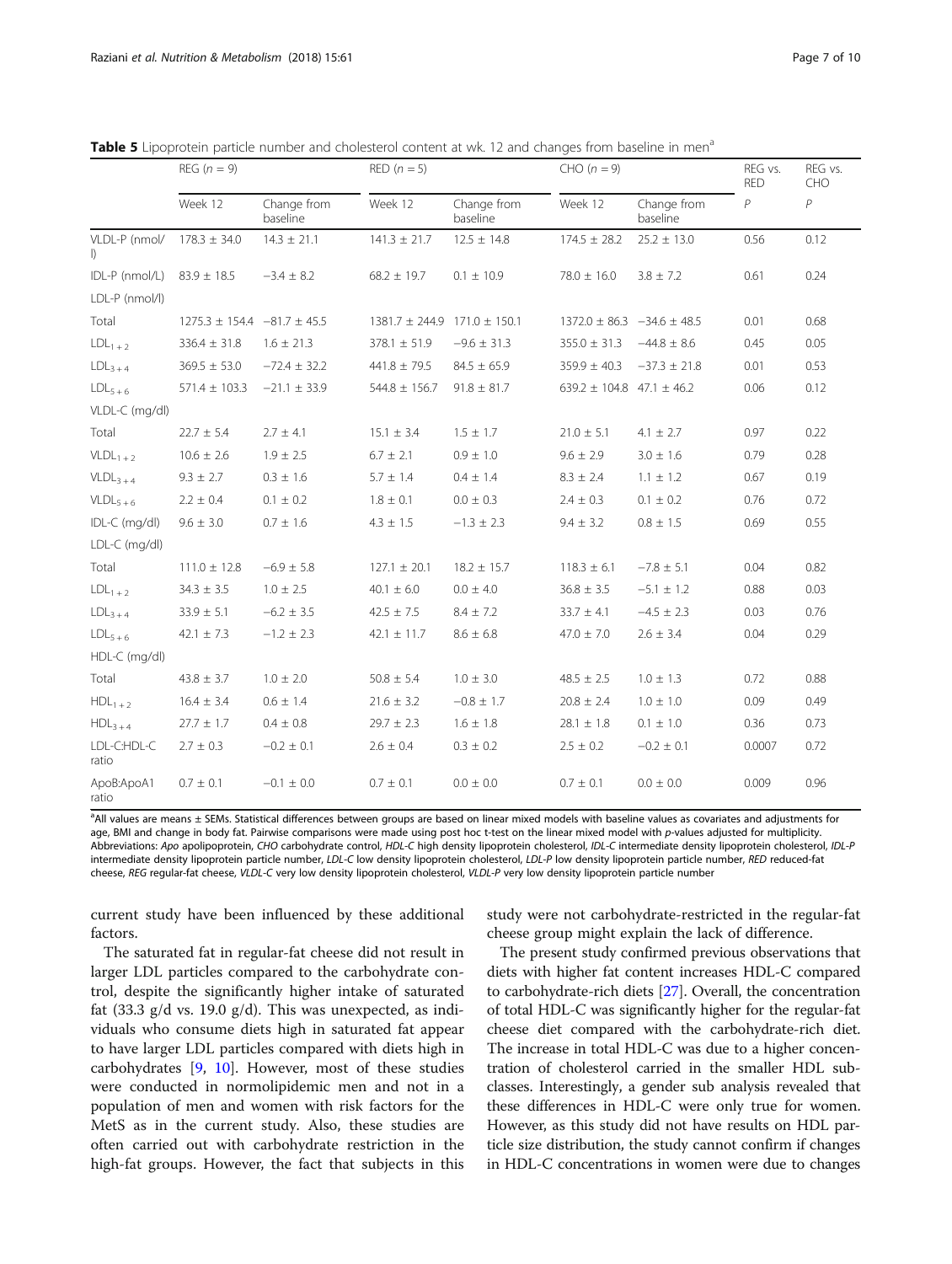|                            | $REG (n = 27)$ | $RED (n = 25)$ | $CHO (n = 27)$ | $P_{\text{REGvs.RED}}$ | $P_{\text{REGvs.CHO}}$ |
|----------------------------|----------------|----------------|----------------|------------------------|------------------------|
| Total energy (kJ)          | $9150 \pm 356$ | $8593 \pm 557$ | $7973 \pm 437$ | 0.56                   | 0.08                   |
| Energy density (kcal/g)    | $1.0 \pm 0.1$  | $0.9 \pm 0.1$  | $0.9 \pm 0.1$  | 0.44                   | 0.70                   |
| Fat (% of energy)          | $36.2 \pm 1.3$ | $33.5 \pm 0.8$ | $30.0 \pm 1.3$ | 0.12                   | < 0.001                |
| Fat(q)                     | $90.7 \pm 5.6$ | $77.5 \pm 5.5$ | $65.6 \pm 4.6$ | 0.11                   | < 0.001                |
| Saturated fat (g)          | $33.3 \pm 1.7$ | $27.2 \pm 1.7$ | $19.0 \pm 1.4$ | < 0.01                 | < 0.001                |
| Monounsaturated fat (q)    | $31.0 \pm 2.5$ | $27.1 \pm 2.2$ | $24.6 \pm 2.1$ | 0.21                   | < 0.01                 |
| Polyunsaturated fat (q)    | $13.3 \pm 1.2$ | $12.7 \pm 1.1$ | $13.8 \pm 1.2$ | 0.71                   | 0.99                   |
| Carbohydrate (% of energy) | $40.2 \pm 1.6$ | $43.0 \pm 1.1$ | $49.7 \pm 1.6$ | 0.20                   | < 0.001                |
| Dietary Fiber (g/d)        | $23.9 \pm 1.3$ | $22.0 \pm 1.5$ | $23.4 \pm 2.6$ | 0.44                   | 0.85                   |
| Protein (% of energy)      | $19.4 \pm 0.8$ | $20.1 \pm 0.8$ | $18.3 \pm 0.7$ | 0.50                   | 0.20                   |
| Alcohol (g)                | $12.1 \pm 2.1$ | $11.0 \pm 2.1$ | $5.8 \pm 1.7$  | 0.70                   | 0.08                   |
| Calcium (mg)               | $1226 \pm 44$  | $1300 \pm 53$  | $677 \pm 41$   | 0.60                   | < 0.001                |

<span id="page-7-0"></span>Table 6 Average daily consumption of energy and macronutrients for the REG, RED and CHO diet during the 12 weeks  $int$ envention $^3$ 

a<br>All values are means ± SEMs, n = 79 because 6 (subjects had dietary records considered nonsufficient and were therefore removed from the model). Data were assessed by using 3-d weighted dietary record estimated using Dankost 3000 dietary assessment software (Dankost). Statistical differences were based on linear mixed models with values for average daily consumption at week 0 for all variables included as covariates. Pairwise comparisons were based on post hoc t- test with p-values adjusted for multiplicity. Abbreviations: CHO carbohydrate control, RED reduced-fat cheese, REG regular-fat cheese

in particle number or HDL composition. In men, no significant differences were observed in HDL-C after the REG diet compared to the CHO diet. But, HDL-C in the larger HDL particles tended to be higher following the REG diet compared with the RED diet  $(P = 0.09)$ . Whereas small, dense LDL particles have been associated with higher incidence of CVD and diabetes, the relation between HDL subfractions and CVD outcomes are more controversial. Large HDL particles have been suggested to be more cardio protective than small HDL particles [\[28](#page-9-0)–[30\]](#page-9-0), although not consistently [\[31](#page-9-0), [32](#page-9-0)].

Despite the relatively large amount of intervention studies investigating the effects of cheese intake on the standard lipid profile compared with other dairy products [[33](#page-9-0)–[37\]](#page-9-0), evidence regarding the effect of cheese on LDL particle size and lipoprotein subclasses remains scarce. In fact, the present study is to our knowledge the first randomized controlled feeding trial to evaluate the cardiometabolic effects of cheese intake beyond the standard lipid profile (TC, LDL-C and HDL-C). However, a few studies have investigated the impact of other dairy foods on LDL particle size [[38](#page-9-0)–[41\]](#page-9-0). In 35 healthy men and women  $(>27 \text{ kg/m2})$  the impact on LDL particle size of low-fat dairy (500 mL low-fat milk and 150 g low-fat yogurt) was compared with carbohydrate-rich foods (600 mL fruit juice and 3 fruit biscuits). The low-fat dairy did not alter LDL or HDL particle number compared with the carbohydrate diet [[39](#page-9-0)]. In 14 normolipidemic men and women, the intake of 500 ml/d nonfat milk, but not whole-fat milk, was associated with larger LDL particles during a 2 wk. intervention [[40](#page-9-0)]. In a 6-wk randomized, crossover study, in which 27 postmenstrual women consumed a diet with 3.2 servings/day of 2% fat milk or a milk and dairy free diet, no differences was observed on LDL particle size [[38\]](#page-9-0). In healthy men, consumption of full-fat dairy (milk, butter, and cheese) and dairy products enriched with naturally derived trans fatty acids was not associated with changes in LDL particle size [\[41\]](#page-9-0). Lastly, consumption of high-fat dairy diet for 3 wk. did not alter LDL particle size, whereas consumption of low-fat dairy reduced LDL particle size compared with a control diet [[25](#page-9-0)]. The results from these studies suggest that the effect of dairy on LDL particle size differs in regard to type of dairy product consumed, metabolic status of the population, and gender. Thus, more studies are needed to fully elucidate the impact of cheese and other dairy products on LDL particle size distribution.

The strength of the current study was its long duration, as it increased our ability to detect changes in lipoprotein profile over a longer time span. The inclusion of a 2-wk run-in period with dietary restrictions (non-dairy restriction) is also strength as it allowed the subjects to physically adapt to the dietary changes and thereby help adjust for prior dietary habits. The fact that subjects maintained stable body weight throughout the intervention is an advantage, which (together with the statistical adjustment for individual changes in body weight) supports, that our results were independent of changes in body weight. Limitations of the present study include the fact that no power calculation was used; thus a potential risk of reporting false negatives. Compliance in this study was based on self-reporting, thus a potential risk of response bias is present. Also, the lack of biomarkers for assessment of dietary compliance is a limitation in this study. Lastly, because of the small sample size, especially in men, generalizability of the study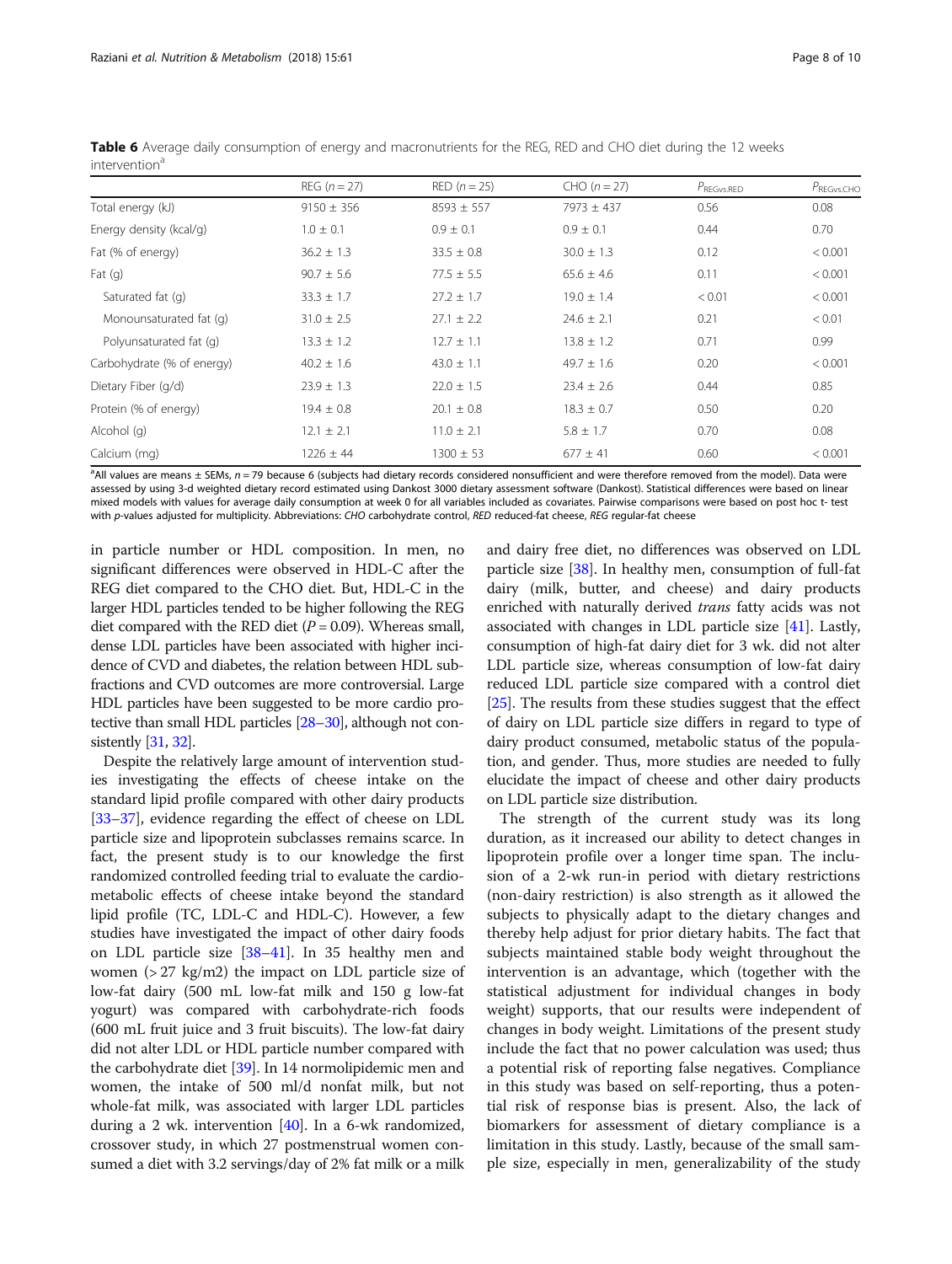<span id="page-8-0"></span>results is limited and further research is therefore needed to determine the effect of regular-fat cheese on LDL particle size distribution.

# Conclusions

In conclusion, regular-fat cheese did not alter overall LDL particle size distribution compared to reduced-fat cheese after a 12 wk. intervention in subjects with MetS. However, our results suggest that lipoprotein response to cheese intake is gender-specific. This warrants further investigation.

## Abbreviations

Apo: Apolipoprotein; CHO: Carbohydrate control; CVD: Cardiovascular disease; HDL-C: High density lipoprotein cholesterol; IDL-C: Intermediate density lipoprotein cholesterol; IDL-P: Intermediate density lipoprotein particle number; LDL-C: Low density lipoprotein cholesterol; LDL-P: Low density lipoprotein particle number; RED: Reduced-fat cheese; REG: Regularfat cheese; VLDL-C: Very low density lipoprotein cholesterol; VLDL-P: Very low density lipoprotein particle number

#### Acknowledgements

We would like to thank Bruker Biospin GmbH Germany for providing access to B.I.-LISA. We also thank our kitchen staff Charlotte Kostecki, Karina Graff Rossen, Mona Jul Pedersen and Yvonne Fatum for preparing the intervention diets and our laboratory technicians Søren Andresen and Aminah Ishaq Palic for collecting and analyzing blood samples.

#### Funding

Arne Astrup has received research grants from Arla Foods AMBA, DK; The Danish Dairy Research Foundation, DK; Global Dairy Platform, USA and the Danish Agriculture and Food Foundation, DK. Tine Tholstrup has received research grants from Arla Foods AMBA, DK; The Danish Dairy Research Foundation, and the National Dairy Council, Rosemont, IL. Anne Raben has received research funding from the National Dairy Council, Rosemont, IL, USA and The Danish Agriculture & Food Council, CPH, DK. Søren Balling Engelsen received funding from Innovation Fund Denmark and The Danish Dairy Research Foundation.

#### Availability of data and materials

The data are stored at an internal drive at NEXS.

#### Sources of support

The study was 50% financed by the Danish Dairy Research Foundation, Danish Agriculture and Food Council (Denmark) and 50% by the National Dairy Council (USA), the Dairy Farmers of Canada (Canada), Centre National Interprofessionel de l'Economie Laitière (France), Dairy Australia (Australia), and Nederlandse Zuivel Organisatie (the Netherlands).

#### Authors' contributions

The authors' responsibility was as follows – AA and ARA: designed the study, FR: conducted the study, performed the statistical analyses, wrote the manuscript and had primary responsibility for the final content of the manuscript, ARA and TT: supplied valuable knowledge and scientific consultation throughout the study, PE and SE: performed the NMR lipoprotein analysis. The sponsors were invited to comment on the study design, but the researchers made the final decisions. The sponsors had no influence on the execution of the study, the analysis and interpretation of data, or on the final manuscript. All authors read and approved the final manuscript.

#### Ethics approval and consent to participate

Protocol nr.: H-4-2013-099 and Trial reg. Number NCT0261471.

#### Consent for publication

All authors read and approved the final manuscript.

#### Competing interests

The authors declare that they have no competing interests.

# Publisher's Note

Springer Nature remains neutral with regard to jurisdictional claims in published maps and institutional affiliations.

#### Author details

<sup>1</sup>Department of Nutrition, Exercise and Sports, Faculty of Science, University of Copenhagen, Rolighedsvej 26, 1958 Frederiksberg C, Denmark. <sup>2</sup> Department of Food Science, Faculty of Science, University of Copenhagen, Rolighedsvej 26, 1958 Frederiksberg C, Denmark.

# Received: 23 February 2018 Accepted: 5 September 2018 Published online: 21 September 2018

#### References

- 1. Scandinavian Simvastatin Survival Study Group, Randomised trial of cholesterol lowering in 4444 patients with coronary heart disease: the Scandinavian Simvastatin Survival Study (4S). Lancet (London, England). 1994;344:1383–9.
- 2. Genest JJ, McNamara JR, Salem DN, Schaefer EJ. Prevalence of risk factors in men with premature coronary artery disease. Am J Cardiol. 1991;67:1185–9.
- 3. Krauss RM, Burke DJ. Identification of multiple subclasses of plasma low density lipoproteins in normal humans. J Lipid Res. 1982;23:97–104. 4. Krauss RM. All low-density lipoprotein particles are not created equal.
- Arterioscler Thromb Vasc Biol. 2014;34:959–61.
- 5. Mora S, Caulfield MP, Wohlgemuth J, Chen Z, Superko HR, Rowland CM, Glynn RJ, Ridker PM, Krauss RM. Atherogenic lipoprotein subfractions determined by ion mobility and first cardiovascular events after random allocation to high-intensity statin or PlaceboCLINICAL PERSPECTIVE. Circulation. 2015;132:2220–9.
- 6. St-Pierre AC, Ruel IL, Cantin B, Dagenais GR, Bernard PM, Després JP, Lamarche B. Comparison of various electrophoretic characteristics of LDL particles and their relationship to the risk of ischemic heart disease. Circulation. 2001;104:2295–9.
- Lamarche B, Lemieux I, Després JP. The small, dense LDL phenotype and the risk of coronary heart disease: epidemiology, patho-physiology and therapeutic aspects. Diabetes Metab. 1999;25:199–211.
- National Cholesterol Education Program (NCEP) Expert Panel on Detection, Evaluation, and Treatment of High Blood Cholesterol in Adults (Adult Treatment Panel III). Third Report of the National Cholesterol Education Program (NCEP) Expert Panel on Detection. Evaluation, and treatment of high blood cholesterol in adults (adult treatment panel III) final report. Circulation. 2002;106:3143–421.
- 9. Dreon DM, Fernstrom HA, Campos H, Blanche P, Williams PT, Krauss RM. Change in dietary saturated fat intake is correlated with change in mass of large low-density-lipoprotein particles in men. Am J Clin Nutr. 1998;67:828–36.
- 10. Siri PW, Krauss RM. Influence of dietary carbohydrate and fat on LDL and HDL particle distributions. Curr Atheroscler Rep. 2005;7:455–9.
- 11. Hjerpsted J, Tholstrup T. Cheese and cardiovascular disease risk: a review of the evidence and discussion of possible mechanisms. Crit Rev Food Sci Nutr. 2015;56:1389–403.
- 12. Chen G-C, Wang Y, Tong X, Szeto IMY, Smit G, Li Z-N, Qin L-Q. Cheese consumption and risk of cardiovascular disease: a meta-analysis of prospective studies. Eur J Nutr. 2016;56:2565–75.
- 13. Qin L-Q, Xu J-Y, Han S-F, Zhang Z-L, Zhao Y-Y, Szeto IM. Dairy consumption and risk of cardiovascular disease: an updated meta-analysis of prospective cohort studies. Asia Pac J Clin Nutr. HEC Press. 2015;24:90–100.
- 14. Tong X, Chen G-C, Zhang Z, Wei Y-L, Xu J-Y, Qin L-Q. Cheese consumption and risk of all-cause mortality: a meta-analysis of prospective studies. Nutrients. 2017;9:63.
- 15. Campos H, Dreon D, Krauss R. Associations of hepatic and lipoprotein lipase activities with changes in dietary composition and low density lipoprotein subclasses. J Lipid Res. 1995;36:462–72.
- 16. Campos H, Blijlevens E, McNamara JR, Ordovas JM, Posner BM, Wilson PW, Castelli WP, Schaefer EJ. LDL particle size distribution. Results from the Framingham offspring study. Arterioscler Thromb a J Vasc Biol. 1992;12: 1410–9.